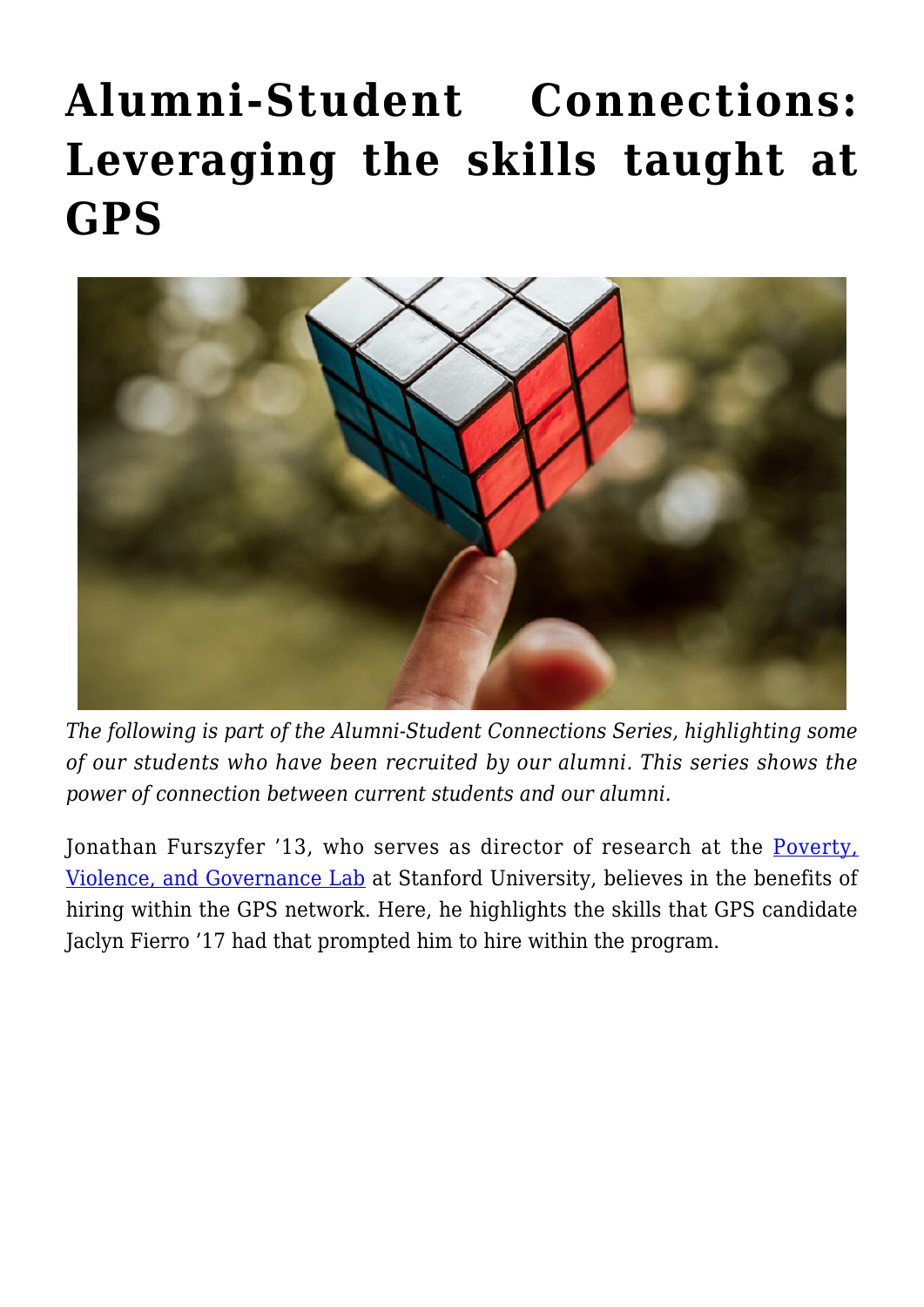

Jonathan Furszyfer '13 **Why did you choose to hire a fellow "GPSer"?** 

When I was director of impact evaluation at Mexico Evalua, a think tank based in Mexico City, I wanted to hire GPS students to consolidate my data science team. In comparison to other master's programs, the program design and evaluation specialization at GPS forms students with solid and state-of-the-art foundations on quantitative methods, data management, research design and critical thinking. These skills are key to producing insights to solve real-world problems.

## **What tips do you have for students about the hiring process?**

1. Dedicate most of your time working on a solid resume.

2. Think about how your professional experience and education could bring added value to the hiring companies.

3. A good resume has to contain a list of your activities and more importantly, how your work created impact or helped your team to open a new avenue of projects.

## **Overall thoughts about your experience?**

Working with GPS students was a unique and fulfilling experience. I learned so much about Jaclyn. She was insightful, curious and diligent. She brought new ideas to conduct policy research and developed interesting models to analyze social problems in Mexico. If you are interested in opening internship positions,